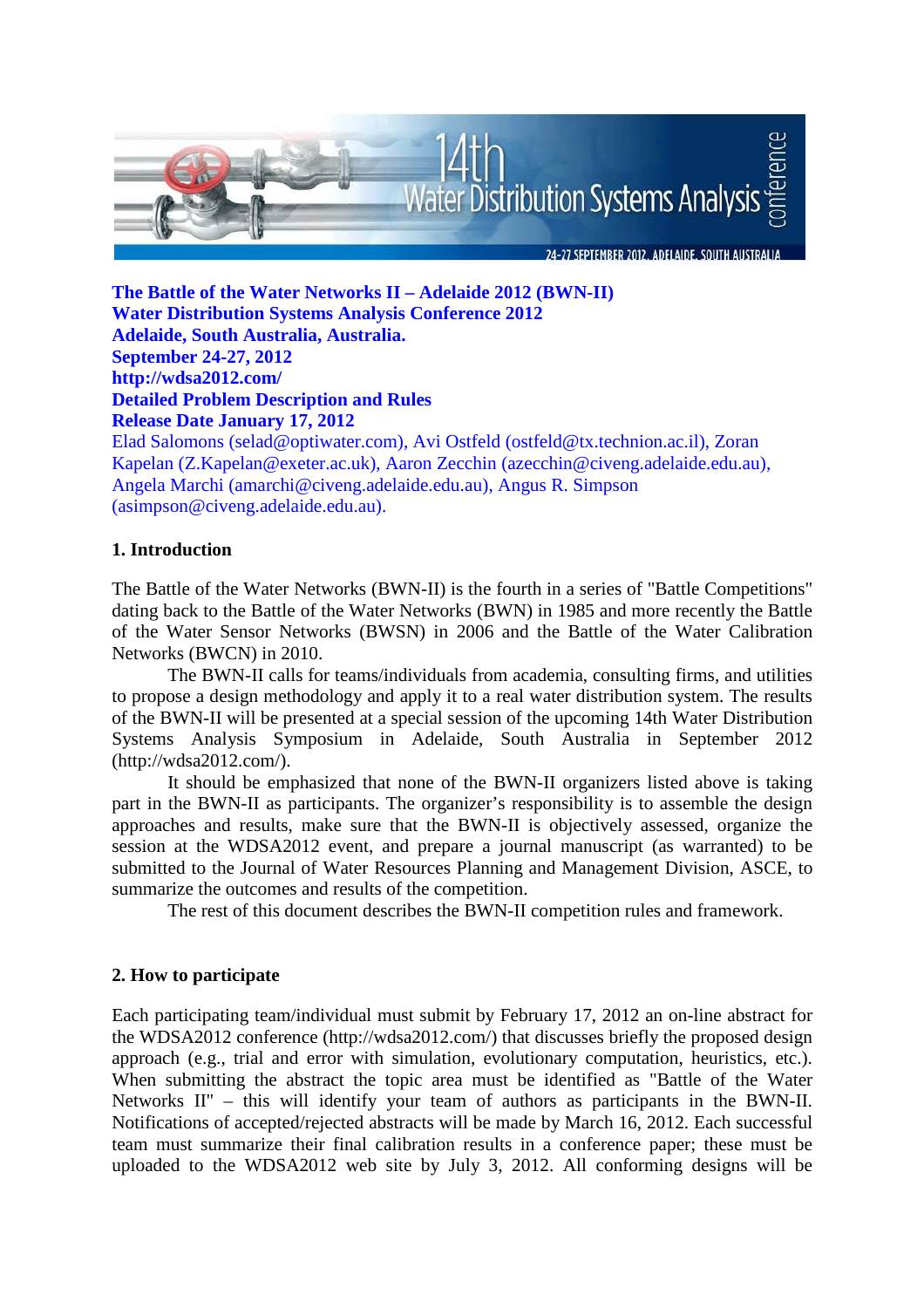included in the public presentation of summary results at the conference and will be published as part of the conference proceedings. Selected participants will present their results at a special workshop on the workshop day before the conference.

Authors who wish to submit an abstract before the due date of February 17, 2012 are welcome to do so. The organizers will evaluate abstracts as they are submitted and will notify the authors of acceptance/rejection as soon as possible (upon submission at the conference web site please forward a copy of the submitted abstract to the BWN-II organizers).

Submitted papers describing the final designs from each team should be brief and to the point. It is not necessary to describe the BWN-II background. To allow efficient and fair assessment of contributed results, papers submitted to the BWN-II are asked to include the following sections: Abstract; Introduction (brief); Methodology (whether qualitative or quantitative); Summary of design results for the tested network; Discussion of Results; Conclusions; and References.

**In addition to the submission of the paper through the conference web page, participants are requested to email the BWN-II organisers the conference paper and supporting materials at battle@wdsa2012.com. The supporting materials are: (i) an EPANET (version 2.00.12) \*.inp file of the designed network for an Extended Period Simulation (EPS) of 168 hrs (see further details below); and (ii) an Excel file reporting the options adopted in the network and the cost associated should be included. The network EPANET file outlining the system details and the template for the Excel file for reporting the design options can be downloaded from http://wdsa2012.com/.** 

The Discussion of Results section should include method-specific information about the design effort (e.g., person-hours, computer type and execution time/memory requirements, scenarios used for verification purposes, etc.). Results submitted with incomplete information may be excluded from the comparison.

#### **3. Event schedule**

Table 1 lists the schedule for the BWN-II.

| Deadline for submission of abstract                       | 17 February 2012 |
|-----------------------------------------------------------|------------------|
| Notification of acceptance of abstract for the BWDSA-2012 | 16 March 2012    |
| Final date for upload of submissions                      | 3 July 2012      |

Table 1. BWN-II schedule

The competition winner(s) will be declared at the WDSA conference and results will be presented at a special workshop on the workshop day before the conference.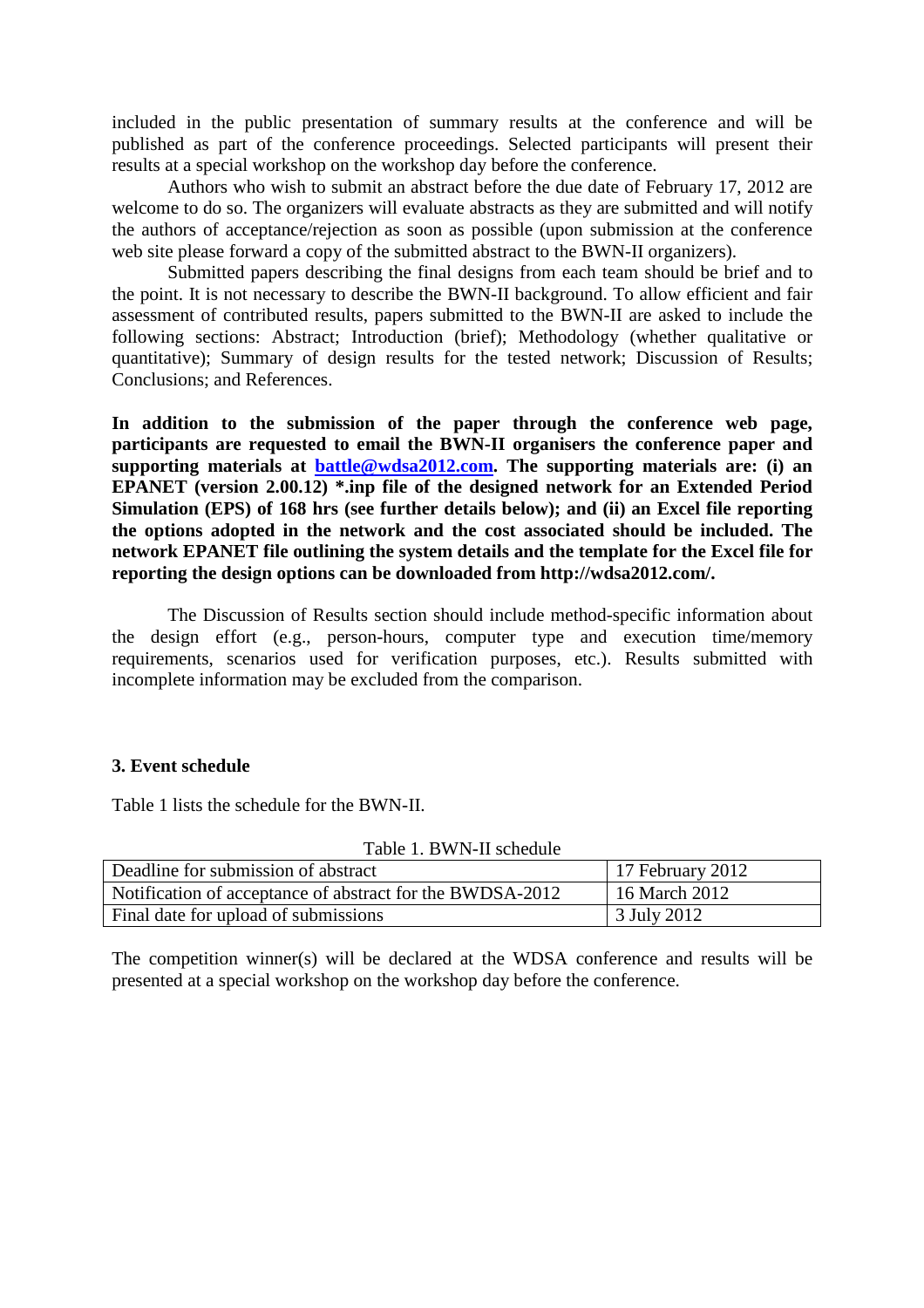#### **4. Problem description**

The municipality of D-Town is in need of a design project to cope with the increased water demand of the population and a general increase in the population that has led to a new residential district in the Eastern part of the city (junctions from N1 to N10 in the EPANET file, where the demand pattern assigned is DMA3\_pat). To accomplish this task the city has already commissioned the development of a calibrated hydraulic model of the actual network so as to better evaluate its present state and its future behaviour (as outlined above, this file can be downloaded from http://wdsa2012.com/). The network model includes the forecasted demands, the demand patterns and the layout of the new district. It also contains existing pump and tank characteristics and the actual controls of pumps and valves. The model shows that the existing infrastructure is not able to meet the forecasted demand and therefore an upgrade of the network is necessary.

The water utility is interested in minimizing operational and capital costs, but is also interested in reducing the greenhouse emissions, as it is likely that cap and trade policy or a carbon tax will be introduced in the future. Moreover, as the actual network model shows that the water is in the network for long periods of time before reaching the users, the utility is also interested in reducing the water age in the network.

The specific criteria required by the water utility to assess the project design and the design options are outlined below.

#### **4.1 Design Requirements**

#### **4.1.1 Costs**

The water utility desires a low operational and capital cost design. In particular, the operational costs are a result of pump operations only, while capital costs are associated with the pipe and tank material and construction, and any upgrades of the existing pumping stations.

As capital and operational costs occur at different time points during the lifetime of the project, annual costs are provided for the new possible components of the network in the section *Design Options*. These costs take into account the lifetime of each specific component and the discount rate. Consequently, the total cost requiring minimization is the sum of the annual capital costs and of the annual cost of pumping operations.

To account for the annual cost of pumping operations, the weekly cost of the pump power has to be computed. This cost is then multiplied by the number of weeks in a year (52) and, to account for the demand variability throughout the year, this number is divided by the peak-day factor of 1.3. (The variability of the electric tariff, of the demand, and of any other design variable, during the year and the lifetime of the project is not considered.)

#### **4.1.2 Water age**

The water age is considered by the utility to be too high in some parts of the network, and the utility desires that the water age within the project design to be kept to a minimum. The utility has defined the measure of network water age as follows:

$$
WA_{net} = \frac{\sum_{i=1}^{N_{junc}} \sum_{j=1}^{N_{time}} k_{ij} Q_{dem,ij} WA_{ij}}{\sum_{i=1}^{N_{junc}} \sum_{j=1}^{N_{time}} Q_{dem,ij}}
$$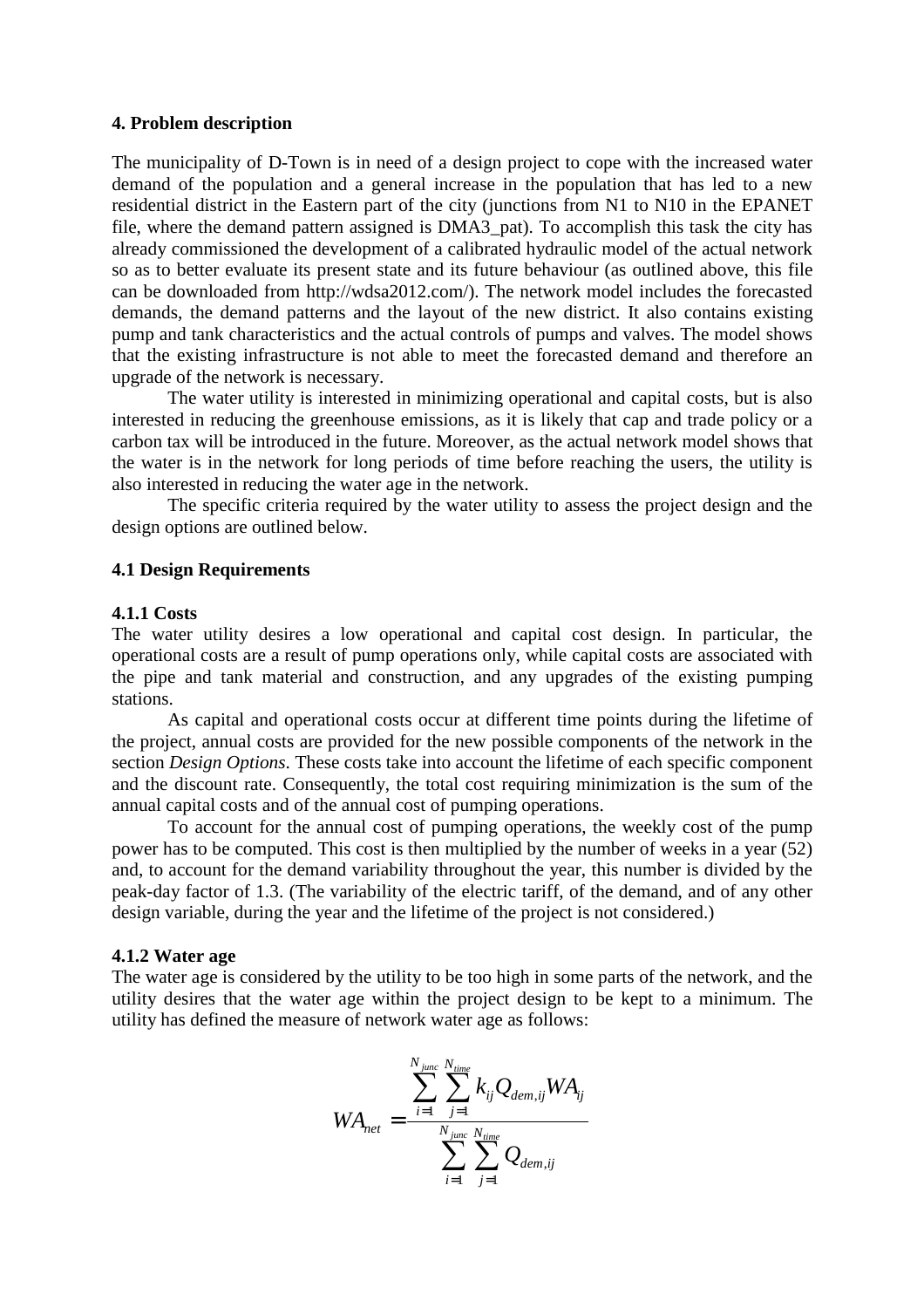where  $WA_{net}$  is the network water age (hours),  $WA_{ij}$  is the water age (hours) at junction *i* (note: tanks/reservoirs excluded) at time  $t_j$ ,  $k_{ij}$  is the variable defined as follows:

$$
k_{ij} = \begin{cases} 1 & , W A_{ij} \ge W A_{th} \\ 0 & , W A_{ij} < W A_{th} \end{cases}
$$

where  $WA<sub>th</sub>$  is the water age threshold equal to 48 hours (for this competition),  $Q<sub>dem,ij</sub>$  is the demand at junction *i* and time  $t_j$ , *i* is the junction index (*i*=1, 2, ...,  $N_{junc}$ ), *j* is the time index  $(j=0,1,...,N_{time})$ ,  $t_j$  is the simulation time  $t_j = j\Delta t$ ,  $\Delta t$  is the time step equal to 1 hour (resulting in all water age and demand variables to be computed only on the hour), *Njunc* is the number of system junctions and *Ntime* is the number of simulation time steps (equal to 168 as the extended period simulation time is one week). *WAnet* should be assessed during normal system operation only.

Note that the above network water age measure considers water age above the threshold only which is compatible with AWWA/EPA guidelines. It also considers water age at non-zero demand nodes only and gives more weight to nodes with larger demands (implying a risk type indicator). Finally, the above network water age measure takes into account water age at junctions only (the age of water in a tank is taken into account indirectly, via corresponding demand junctions supplied from that tank).

#### **4.1.3 Greenhouse gas emissions**

The water utility foresees that the introduction of a carbon tax, or a cap and trade policy, is likely to occur in the near future. Hence they would like to minimize the greenhouse gas (GHG) emissions associated with the design.

From the water utility's perspective, GHGs can be subdivided into (a) capital GHG emissions (associated with the energy used to produce, transport and install pipes, tanks and pumps), and (b) operational GHG emissions (resulting from the operation of pumps drawing their electricity from fossil fuel sources). In particular, the water utility wants to minimize the annualized total GHG emissions, which are considered as the sum of the annualised capital GHG emissions, and of the annual operational GHG emissions.

The capital component of the annual GHG emission is estimated using Table 2, which represents the annualised  $CO_2$ -equivalent emissions to manufacture a meter of a pipe.

| Diameter (mm) | Annualised EE (kg-CO <sub>2</sub> -e/m/year) |
|---------------|----------------------------------------------|
| 102           | 5.90                                         |
| 152           | 9.71                                         |
| 203           | 13.94                                        |
| 254           | 18.43                                        |
| 305           | 23.16                                        |
| 356           | 28.09                                        |
| 406           | 33.09                                        |
| 457           | 38.35                                        |
| 508           | 43.76                                        |
| 610           | 54.99                                        |
| 711           | 66.57                                        |
| 762           | 72.58                                        |

Table 2. Annual  $CO<sub>2</sub>$  equivalent emissions to manufacture the pipes.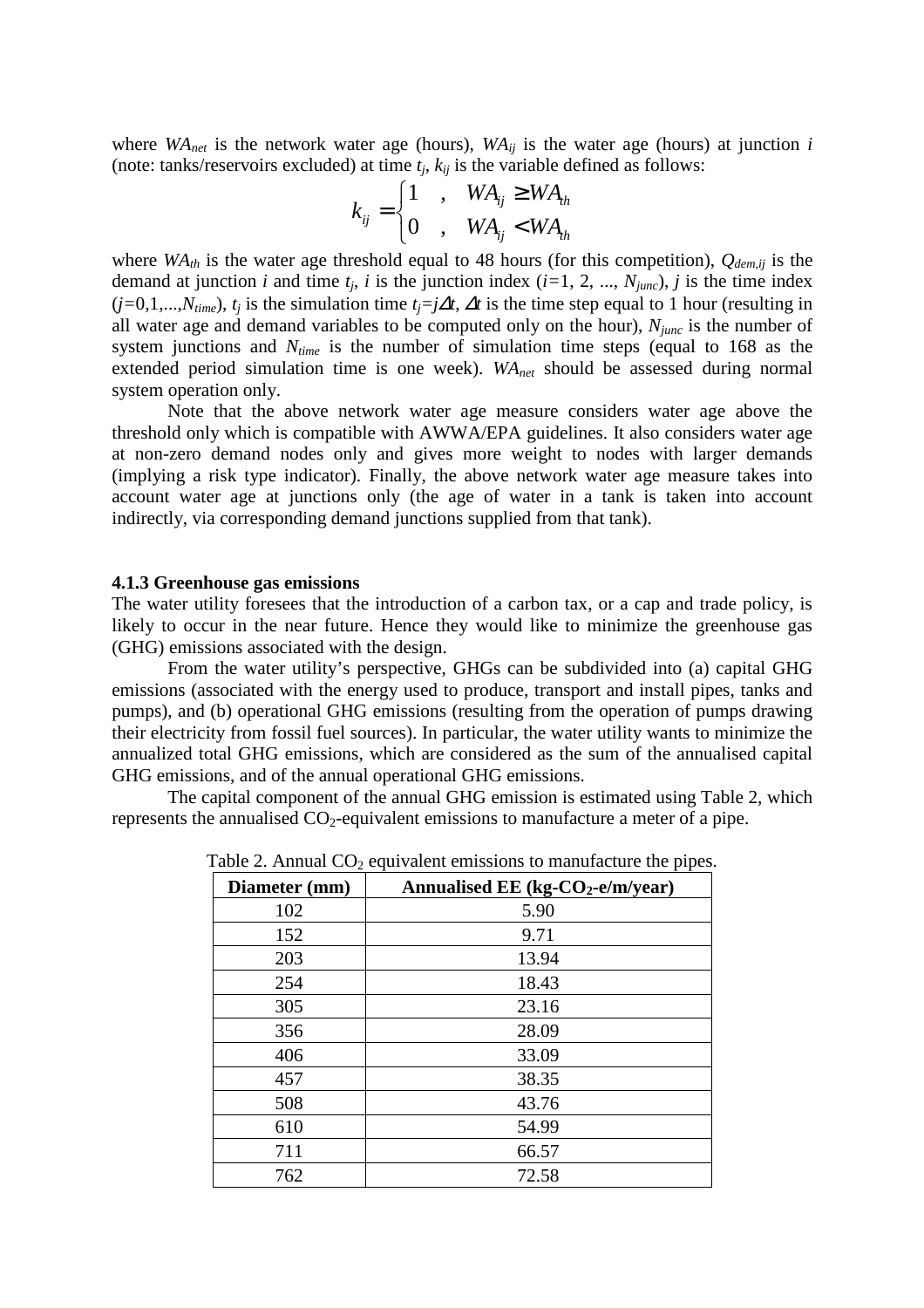Annual operational GHG emissions are computed as the product of total annual pump energy consumption in the system under normal operation (see section 4.1.1) and the emission factor of 1.04 kg- $CO<sub>2</sub>$ -e/kWh.

#### *Additional information*:

As in the case of annual capital costs, values shown in Table 2 already take into account the lifetime of the components and a discount factor. The discount factor here has been chosen to be 0% as recommended by the Intergovernmental Panel in Climate Change (IPCC). Emissions to manufacture pumps and tanks will be neglected due to unavailability of accurate data at this stage.

The emission factor to convert the energy into a carbon equivalent  $(1.04 \text{ kg-CO}_{2})$ e/kWh) is assumed to be constant. Although the emission factor changes according to the sources used to produce the energy (and therefore according to the time of the day, the period of the year and region, and it will also change in the future as the mix of renewable energy sources changes), a constant value is considered for simplicity.

#### **4.1.4 System performance under normal operation**

The water utility requires that every demand node of the network has water delivered to it with adequate pressure. Nodes without demand only have the requirement of a minimum pressure above zero. The minimum pressure required for nodes with demands is 25 m.

An additional requirement of the water utility is that at the end of the extended period simulation (1 week) each tank has to have at least the same volume of water it had at the beginning of the simulation. Note that this initial volume has to be set equal to half the volume of the tank (see Figure 1). Moreover, during normal operation, tanks are not allowed to stay empty.

In the EPANET2 input file, tanks are described by 6 values: diameter, elevation, minimum level, maximum level and initial level as shown in Figure 1. In EPANET2 the tank level is forced to stay between the minimum and the maximum tank level, so that the volume between the tank bottom elevation and the minimum level represents a reserve volume. If a simulation requires water from a tank that is already at its minimum level, EPANET2 disconnects the tank so that the tank level will remain at its minimum value.

The requirement of tanks not staying empty can be therefore translated in EPANET2 by checking that the tank water level (shown in the field "Pressure" in the tank property) is not equal to the minimum level for two or more consecutive time steps. In the input file provided, all tanks have a minimum level set equal to 0 m and hence the whole volume of the tank can be used. The tank minimum level can be changed as desired by the participants.



Figure 1. Tank description in EPANET2.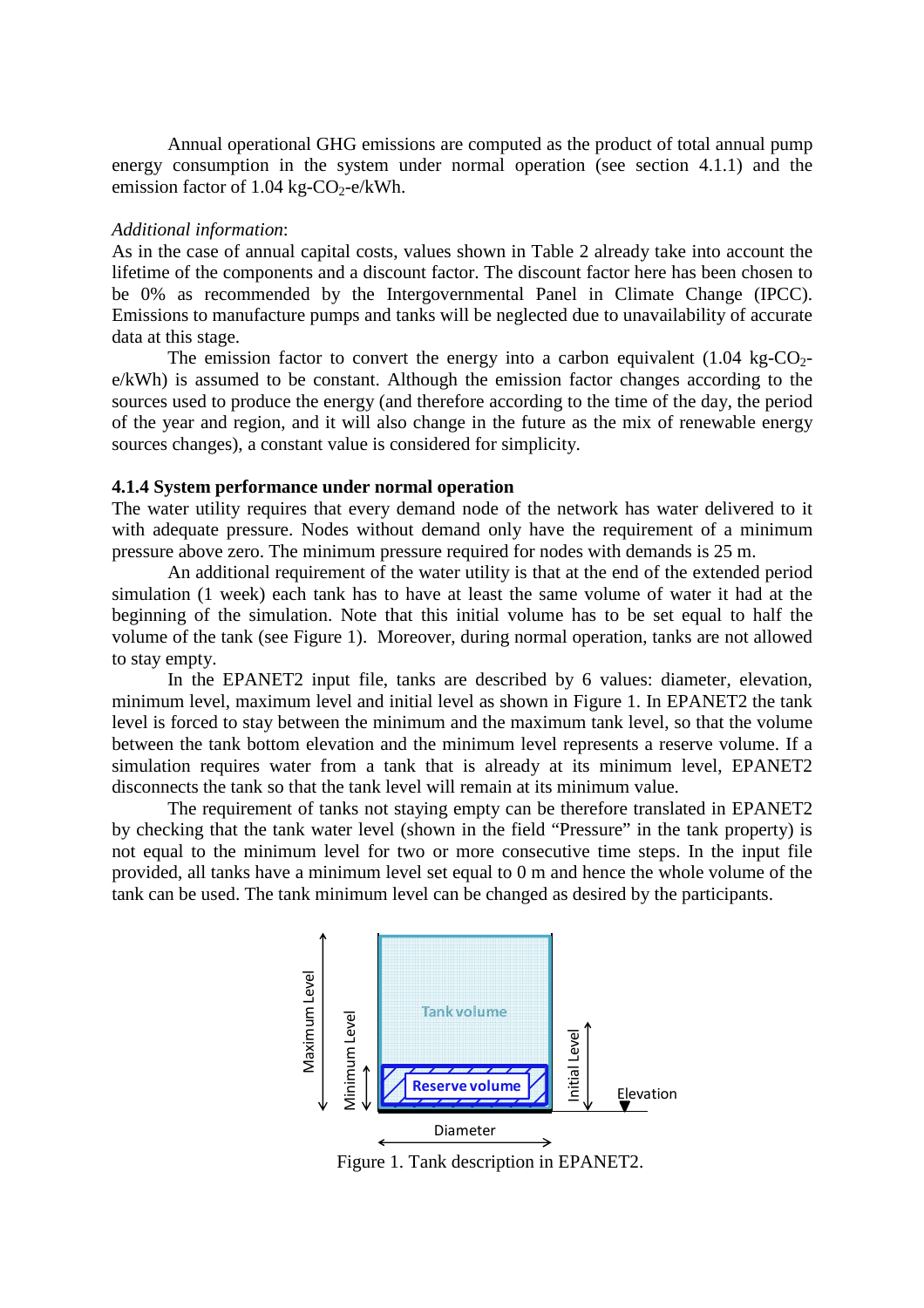#### **4.1.5 System performance under power failure operation**

The provision of a reliable water supply is critical for the proposed network design. The water utility's major concern about failing to provide adequate supply is exclusively due to the possibility of a power outage. This is because a power outage will result in a shutdown of the network's pumps (except the pumps powered by the backup diesel generators), leading to an emptying of the supply tanks and the inadequate provision of pressure at the network nodes.

The water utility has characterised the design power failure event as being a two hour power outage. In the event of a power outage, the system is still expected to provide a minimum pressure of 25 m to nodes with a non-zero water demand; otherwise the minimum pressure required is zero. Moreover, tanks are not allowed to stay empty. Note that during power failure, tanks are allowed to operate below their minimum level if this value has been set larger than zero (that is, the reserve volume can be used during the power failure operation).

The power outage can occur at any time during the simulation week. Therefore, for a power failure scenario starting at time *t*, initial tank levels will be those determined from the normal operation conditions at time *t*, and the demands for the two hour duration of the power failure will be consistent with those specified in the EPANET2 input file provided for this time duration.

Please note that, in case of a power failure, the network performance will be assessed only for the two hours of power outage. Note also that the network performance can be improved by increasing the network storage volume and/or by introducing diesel generators (see Sections 4.2.2, and 4.2.4). If one or more diesel generators are selected, the pumps connected to them will be assumed constantly switched "ON" for two hours, i.e. for the full duration of power outage. Clearly, if a pump in not connected to a power generator, it will be switched "OFF" for those two hours.

#### **4.2 Design Options**

#### **4.2.1 Pipes**

Pipe diameter options and costs for the network expansion are given in Table 3. The costs shown are inclusive of pipe construction, transport and installation.

According to the water utility, pipes can also be placed in parallel to existing pipes (pipe IDs starting with the letter P in the EPANET2 input file). However, as this implies the disruption and reconstruction of pavement roads, the cost of duplicating existing pipes is given by the costs within Table, but with an additional cost premium of 20%.

Another requirement of the water utility is that none of the existing pipes can be decommissioned, with the exception of pipes with IDs equal to 1 and 2 in the EPANET2 input file. In fact, the water utility is not sure if it is more effective to link the new zone to the DMA3 or to the DMA2. Therefore one of the two pipes that link the new zone to the existing districts (pipes 1 and 2) can be omitted (a diameter option can be zero, meaning that the pipe is not built).The Hazen-Williams coefficient for every diameter is equal to 120.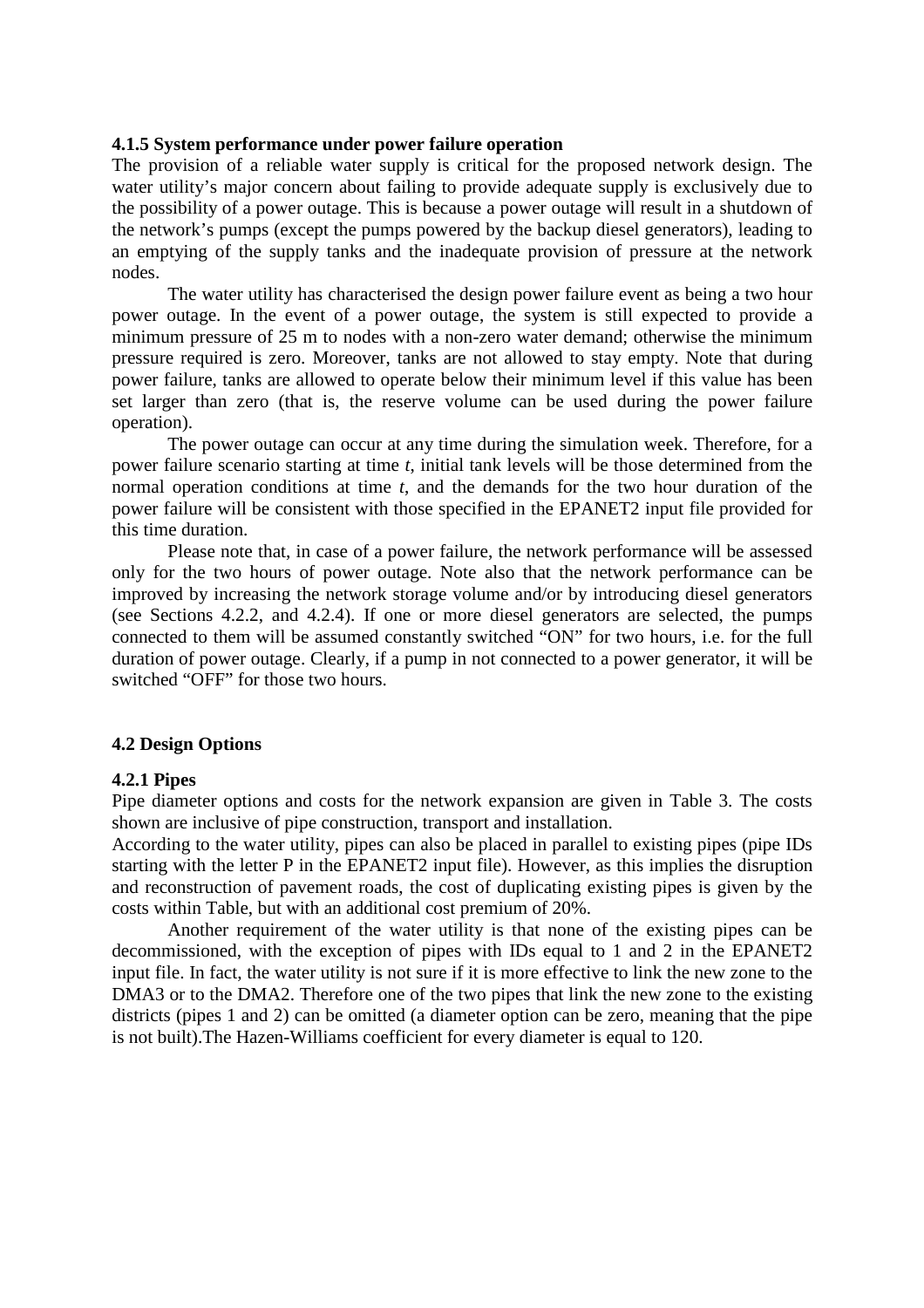| <b>Diameter</b> | <b>Annual Cost</b><br><b>New Pipe</b> | <b>Annual Cost</b><br><b>Parall Pipe</b> |
|-----------------|---------------------------------------|------------------------------------------|
| (mm)            | $(\frac{\sqrt{m}}{yr})$               | $(\frac{\sqrt{m}}{yr})$                  |
| 102             | 8.31                                  | 9.97                                     |
| 152             | 10.10                                 | 12.10                                    |
| 203             | 12.10                                 | 14.49                                    |
| 254             | 12.96                                 | 15.55                                    |
| 305             | 15.22                                 | 18.28                                    |
| 356             | 16.62                                 | 19.94                                    |
| 406             | 19.41                                 | 23.26                                    |
| 457             | 22.20                                 | 26.65                                    |
| 508             | 24.66                                 | 29.58                                    |
| 610             | 35.69                                 | 42.80                                    |
| 711             | 40.08                                 | 48.12                                    |
| 762             | 42.60                                 | 51.11                                    |

Table 3. Pipe annual costs.

# **4.2.2 Tanks**

Because of the increased demands, the water utility is also allowing for the addition of new tanks, but only adjacent to the existing tanks, where the water utility already owns sufficient land. New tanks are assumed to have the same height and bottom elevation as the existing adjacent tanks (because the water utility does not want to introduce new valves to control the system). All new tanks are cylindrical and come in pre-specified standard sizes shown in Table 4, together with associated annualised costs. The construction of non-standard tanks is discarded by the water utility because they are regarded as being too expensive.

| TAVIC 4. TAHN AHHUAI COSIS. |                    |  |  |
|-----------------------------|--------------------|--|--|
| <b>Volume</b>               | <b>Annual Cost</b> |  |  |
| (m <sup>3</sup> )           | $(1000\$/yr)$      |  |  |
| 500                         | 14.02              |  |  |
| 1000                        | 30.64              |  |  |
| 2000                        | 61.21              |  |  |
| 3750                        | 87.46              |  |  |
| 5000                        | 122.42             |  |  |
| 10000                       | 174.93             |  |  |

Table 4. Tank annual costs.

Note that the annual costs shown in Table 4 already include the connectivity costs to link the new tanks to the network. Therefore, the addition of new tanks can be modelled in EPANET simply by increasing the tank diameters so that the resulting volume is equal to the existing tank volume plus the new tank volume. Note also that all the constraints on operational levels of new and existing tanks have been already given in sections 4.1.4 and 4.1.5.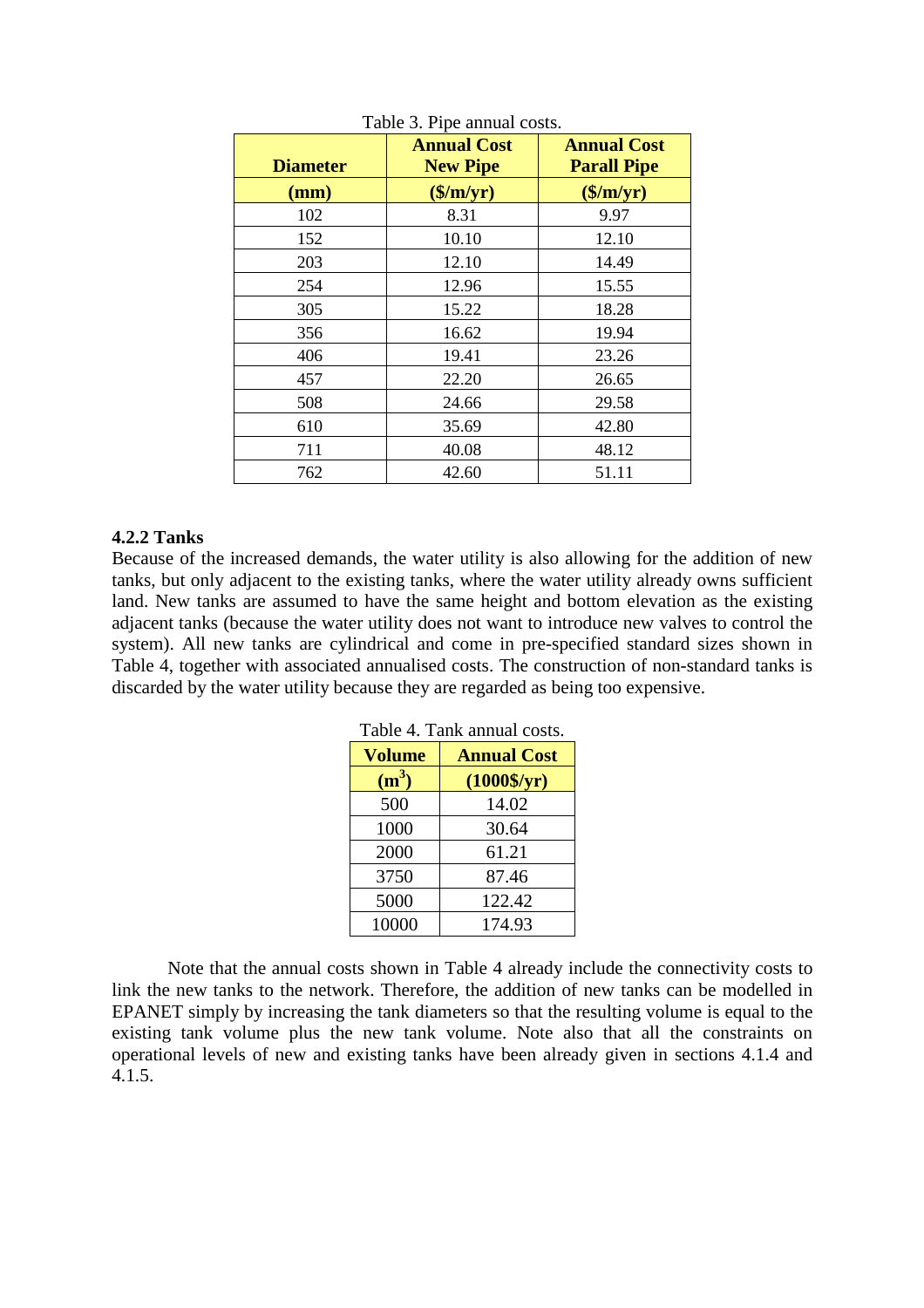# **4.2.3 Pumps**

Existing pump systems can be upgraded by replacing existing pumps with larger pumps or by adding new pumps to the existing pumping stations in parallel to the existing pumps. No additional pumping stations or boosters can be placed into the network as the water utility does not have any available location for these new components. Pump efficiency is assumed constant: existing pumps have an efficiency of 65%, while new pumps have an efficiency equal to 75%. Pump curves for available pumps are given in the Appendix in Tables A1-A10. Table 5 shows the annual costs associated with each pump.

| <b>Pump</b><br><b>Model</b> | <b>Maximum</b><br><b>Power</b> | <b>Annual Cost</b> |
|-----------------------------|--------------------------------|--------------------|
|                             | kW                             | $(\frac{f}{f})$    |
| 8                           | 45.24                          | 4133               |
| 9                           | 31.67                          | 3563               |
| 10                          | 49.76                          | 4339               |
| 11                          | 22.62                          | 3225               |
| 8a                          | 22.62                          | 3225               |
| 10a                         | 24.88                          | 3307               |
| 11a                         | 11.31                          | 2850               |
| 8b                          | 54.28                          | 4554               |
| 9b                          | 38.00                          | 3820               |
| 10 <sub>b</sub>             | 59.71                          | 4823               |

| Table 5. Pump annual costs. |  |  |  |
|-----------------------------|--|--|--|
|-----------------------------|--|--|--|

#### **4.2.4 Diesel generators**

To improve the network's performances during power outage, the water utility allows for the purchasing and installation of diesel generators to be located within the existing pump stations. Note that more than one diesel generator can be inserted in the same pumping station. The costs given in Table 6 include generator costs, and related transport/installation costs. No costs associated with the land property needs to be considered.

| <b>Power</b> | <b>Annual Cost</b>   |
|--------------|----------------------|
| (kW)         | $(1000\frac{5}{yr})$ |
| 50           | 9.45                 |
| 100          | 10.56                |
| 200          | 11.63                |
| 300          | 15.00                |
| 400          | 16.78                |
| 800          | 25.74                |
| 1300         | 40.67                |
| 2500         | 62.29                |

Table 6. Diesel generator annual cost.

Diesel generators should be installed to accommodate the total rated power of all pumps backed up by the generators, where the rated power of a pump corresponds to the maximum pump power given in Table 5. Energy consumption and GHG emissions associated with the use of diesel generators are considered negligible and hence should not be computed in the evaluation of performances related to the cost and the GHG emissions.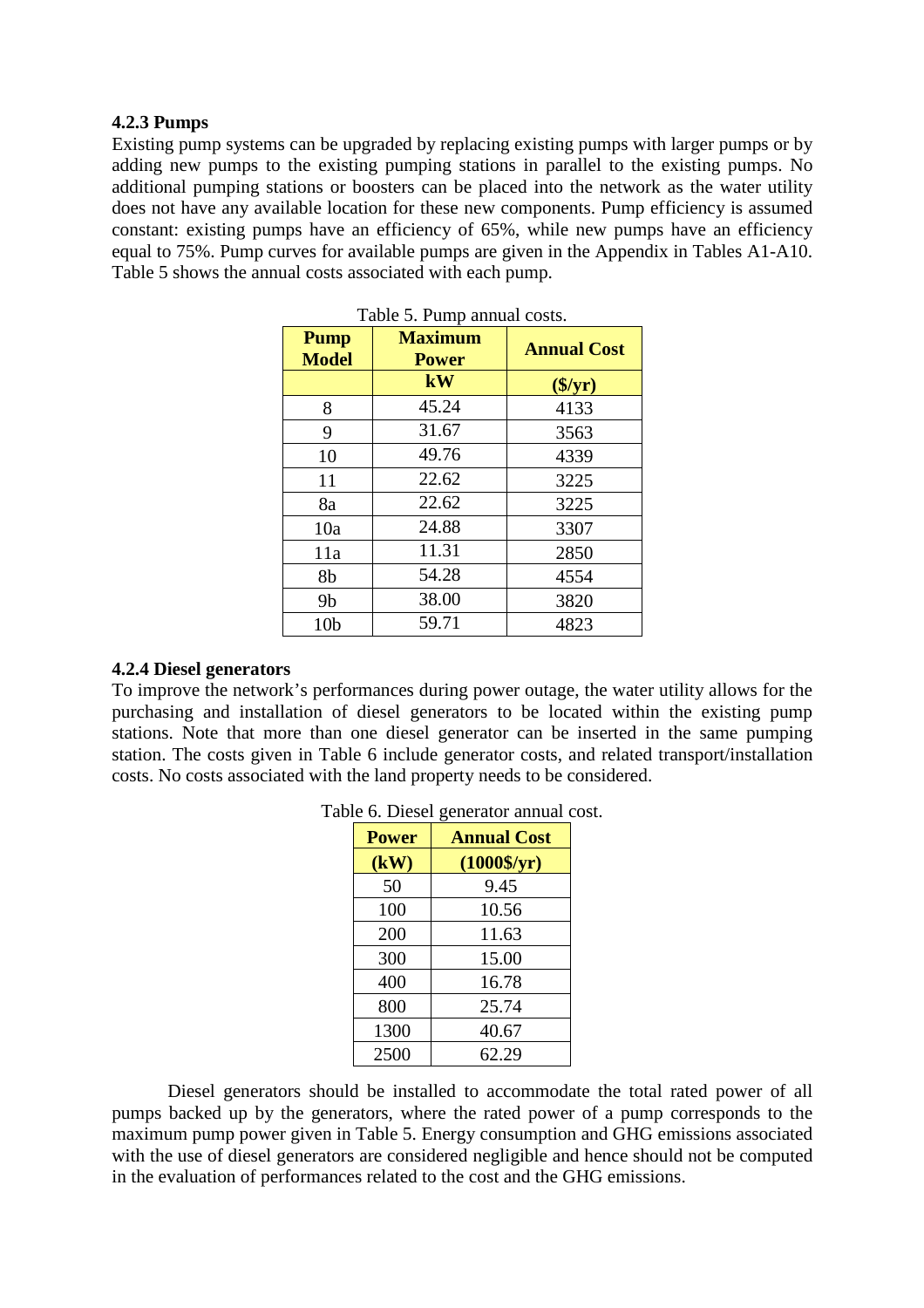# **4.2.5 Valves**

The water utility is not considering introducing any additional operational valves in the system. The pressure reducing valves currently present in the system are to be maintained (i.e. cannot be removed), but their operational settings can be modified if deemed necessary. However, their operational setting cannot be set above 60m. The only exception to the insertion of new valves is the possible installation of the PRV valve N15 in the new pipe 2 linking the new zone to the DMA3. If this valve is installed, its annualised cost should be determined from Table 7 for the pipe 2 diameter.

| Table 7. PRV annual cost. |                        |  |
|---------------------------|------------------------|--|
| <b>Diameter</b>           | <b>Annual Cost</b>     |  |
| (mm)                      | $(\frac{\sqrt{3}}{y})$ |  |
| 102                       | 323                    |  |
| 152                       | 529                    |  |
| 203                       | 779                    |  |
| 254                       | 1113                   |  |
| 305                       | 1892                   |  |
| 356                       | 2282                   |  |
| 406                       | 4063                   |  |
| 457                       | 4452                   |  |
| 508                       | 4564                   |  |
| 610                       | 5287                   |  |
| 711                       | 6122                   |  |
| 762                       | 6790                   |  |

In all cases, modified settings of PRVs are assumed constant during simulation period, nor are they allowed to depend on the status of other network components). Note that the setting of existing PRVs and of the PRV N15 does not introduce any additional cost.

# **4.2.6 Pump controls**

The existing pump controls shown in the EPANET input file provided can be changed without incurring additional costs. The same applies to changing the pump type control, i.e. switching from pumps controlled by the corresponding threshold tank levels to time controlled pumps or vice versa.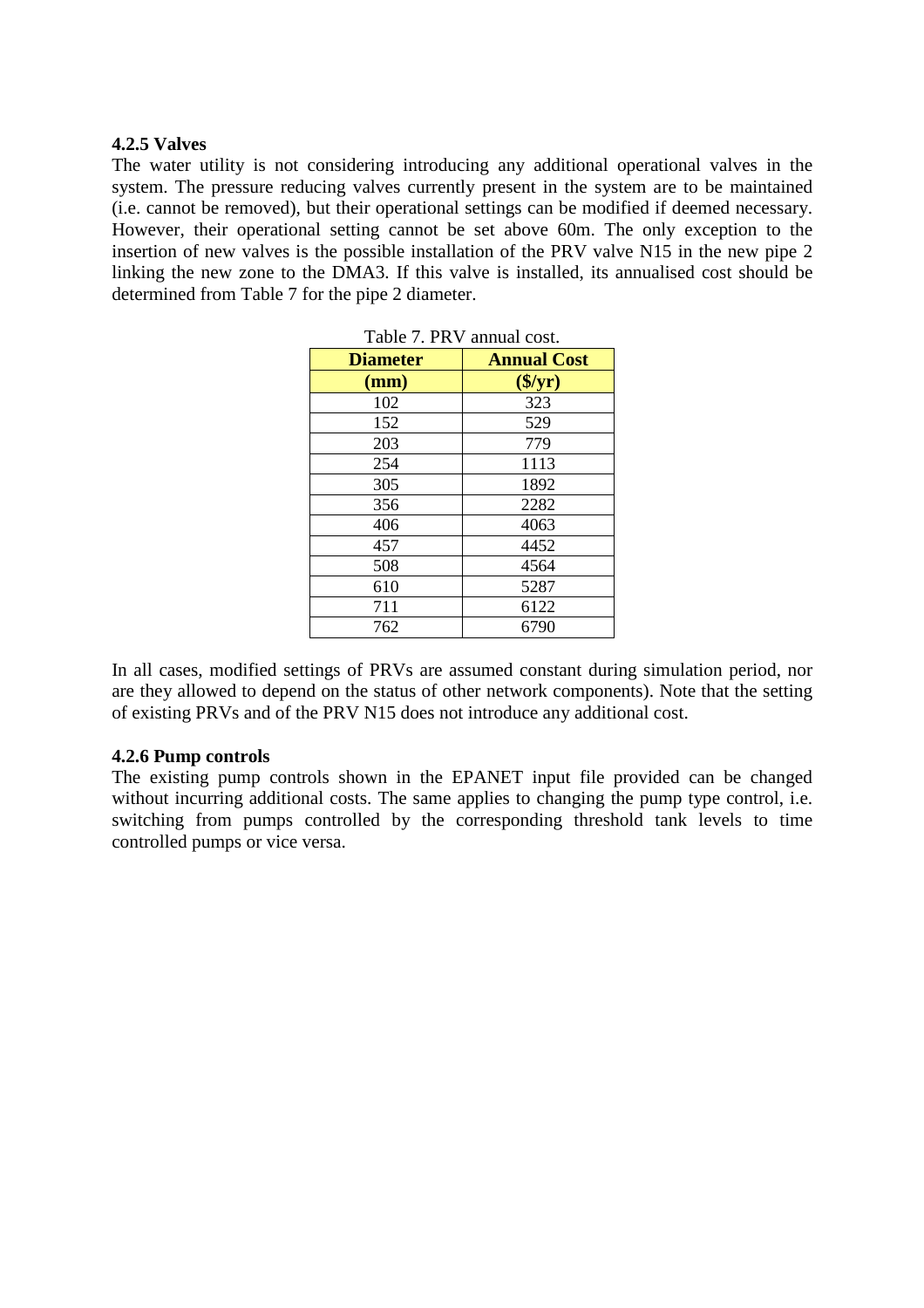# **4.3 Electricity Tariff**

The electricity tariff is shown in Table 8 where the energy prices are shown in cents/kWh. For example, the price applied on Monday is 6.72 cents/kWh from 6:00 am to 7:00 am, while it is 10.94 cents/kWh from 7:00 am to 8 am.

| <b>Hour/Day</b>         | <b>Mon</b> | <b>Tue</b> | <b>Wed</b> | Thu   | Fri   | <b>Sat</b> | <b>Sun</b> |
|-------------------------|------------|------------|------------|-------|-------|------------|------------|
| $\bf{0}$                | 6.72       | 6.72       | 6.72       | 6.72  | 6.72  | 6.72       | 6.72       |
| $\mathbf{1}$            | 6.72       | 6.72       | 6.72       | 6.72  | 6.72  | 6.72       | 6.72       |
| $\overline{2}$          | 6.72       | 6.72       | 6.72       | 6.72  | 6.72  | 6.72       | 6.72       |
| 3                       | 6.72       | 6.72       | 6.72       | 6.72  | 6.72  | 6.72       | 6.72       |
| $\overline{\mathbf{4}}$ | 6.72       | 6.72       | 6.72       | 6.72  | 6.72  | 6.72       | 6.72       |
| 5                       | 6.72       | 6.72       | 6.72       | 6.72  | 6.72  | 6.72       | 6.72       |
| 6                       | 6.72       | 6.72       | 6.72       | 6.72  | 6.72  | 6.72       | 6.72       |
| $\overline{7}$          | 10.94      | 10.94      | 10.94      | 10.94 | 10.94 | 10.94      | 6.72       |
| 8                       | 10.94      | 10.94      | 10.94      | 10.94 | 10.94 | 10.94      | 6.72       |
| 9                       | 10.94      | 10.94      | 10.94      | 10.94 | 10.94 | 10.94      | 6.72       |
| 10                      | 27.68      | 27.68      | 27.68      | 27.68 | 27.68 | 10.94      | 6.72       |
| 11                      | 27.68      | 27.68      | 27.68      | 27.68 | 27.68 | 10.94      | 6.72       |
| 12                      | 27.68      | 27.68      | 27.68      | 27.68 | 27.68 | 10.94      | 6.72       |
| 13                      | 27.68      | 27.68      | 27.68      | 27.68 | 27.68 | 10.94      | 6.72       |
| 14                      | 27.68      | 27.68      | 27.68      | 27.68 | 27.68 | 10.94      | 6.72       |
| 15                      | 27.68      | 27.68      | 27.68      | 27.68 | 27.68 | 10.94      | 6.72       |
| 16                      | 27.68      | 27.68      | 27.68      | 27.68 | 27.68 | 10.94      | 6.72       |
| 17                      | 10.94      | 10.94      | 10.94      | 10.94 | 10.94 | 10.94      | 10.94      |
| 18                      | 10.94      | 10.94      | 10.94      | 10.94 | 10.94 | 10.94      | 10.94      |
| 19                      | 10.94      | 10.94      | 10.94      | 10.94 | 10.94 | 10.94      | 10.94      |
| 20                      | 10.94      | 10.94      | 10.94      | 10.94 | 10.94 | 6.72       | 10.94      |
| 21                      | 6.72       | 6.72       | 6.72       | 6.72  | 6.72  | 6.72       | 6.72       |
| 22                      | 6.72       | 6.72       | 6.72       | 6.72  | 6.72  | 6.72       | 6.72       |
| 23                      | 6.72       | 6.72       | 6.72       | 6.72  | 6.72  | 6.72       | 6.72       |

Table 8. Electricity tariff.

# **5. Design evaluation**

Each participant is required to submit one solution only - regardless of the methodology used. The solutions received will be ranked for each of the performance criteria of cost, water age, and GHG emissions and assigned a score depending on this ranking (given compliance to all performance criteria for both normal and power outage operations). The solution with the highest overall rank will be selected as the winner. Although they will be omitted from consideration, it is possible to describe other solutions that the participants have obtained in the paper.

Note that, as outlined earlier, to be eligible to participate, participants are required to submit: (i) a paper describing the approach adopted; (ii) the EPANET input file (\*.inp) of the network solution selected (set up for the single week extended period simulation); and (iii) the completed Excel file outlining the design decisions made by the participants. Note also that the selected solution will be independently checked and evaluated using the hydraulic solver EPANET2 to verify the authors' results.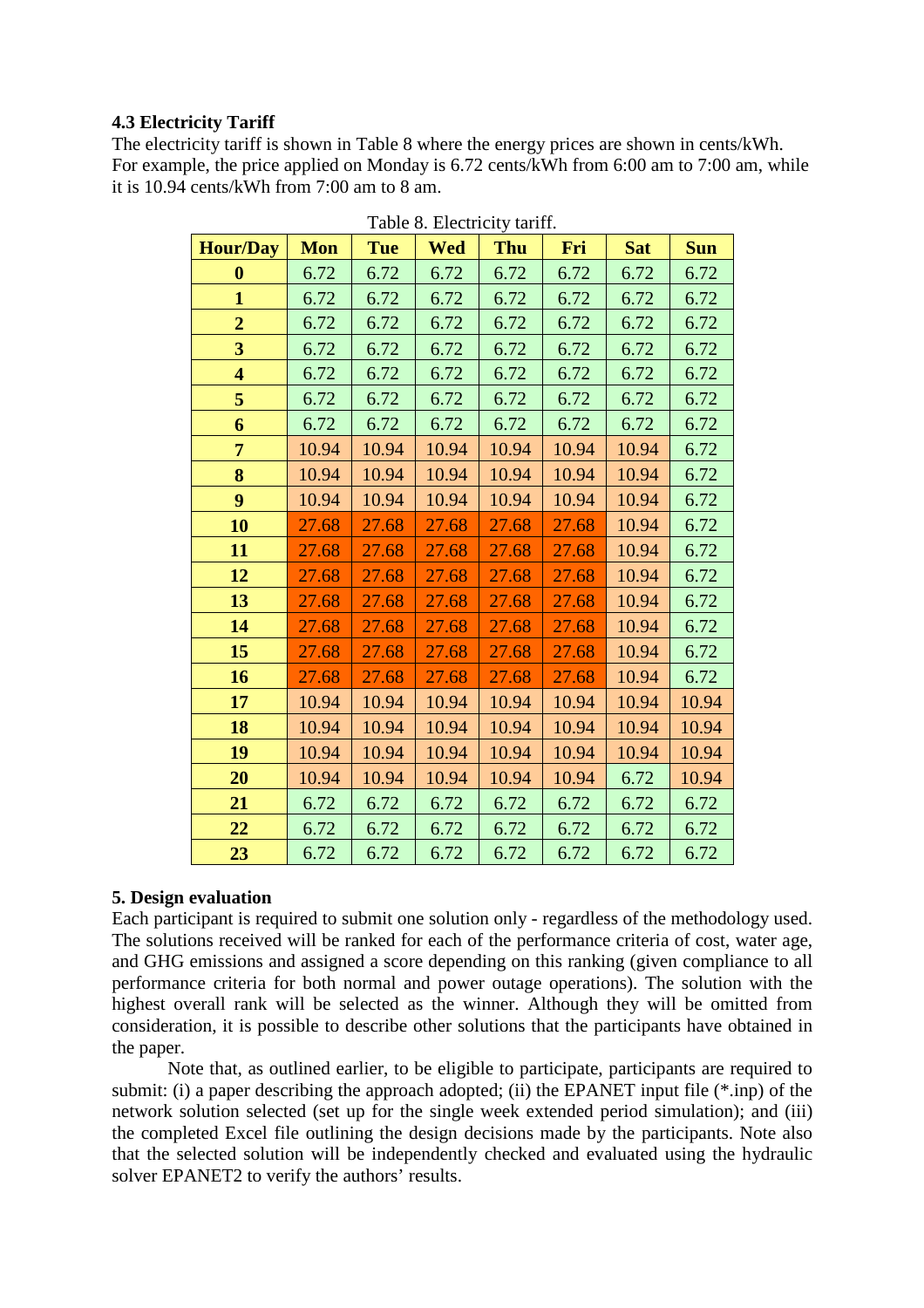# **6. Questions about the competition**<br>Contact: Aaron Zecchin (azed

(azecchin@civeng.adelaide.edu.au) and Avi Ostfeld (ostfeld@tx.technion.ac.il). Dr. Zecchin and Prof. Avi Ostfeld will direct questions to appropriate members of the subcommittee who have organized this competition.